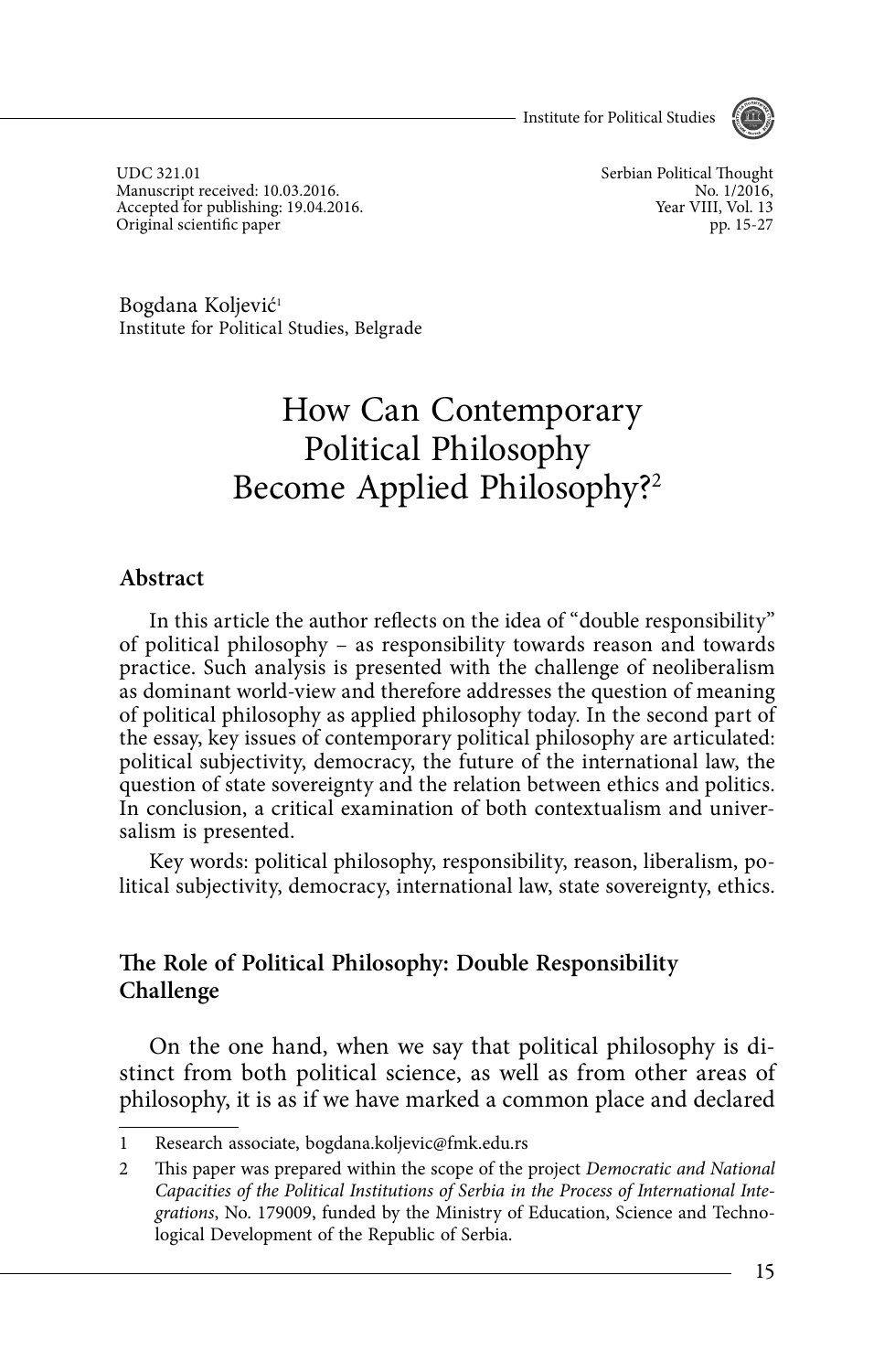a statement that hardly anyone will seriously argue against. The  $au$ tonomy of political philosophy, however, as well as its extraordinariness – to paraphrase Kalyvas's account of "extraordinary potential" of democracy (See: Kalyvas 2008) – has been either challenged or misunderstood in recent times in numerous ways, up to the point that it is far from plausible today to say what political philosophy is, let alone what its greatest concerns are and how it can be legitimized as applied philosophy.<sup>3</sup>

Let us begin with the idea that the task of political philosopher implies what I name as "double responsibility" challenge. Political philosopher answers to the strictest demands of reason – which includes responding not only to decisive formal principles as that of non-contradiction, for example, but no less significantly also argumentation as the leading trace of and for justification and legitimization. This is to say that there is no - and no potentiality for - previous acceptance of any political "content", let alone political ideology of any sort that would precede a political-philosophical investigation – inasmuch as it is philosophy and not politics.

The other responsibility of the political philosopher lies in his perplexed relation towards political practice in local and global contexts. The mentioned "reason responsibility" would certainly seem empty and completely formalistic, and uninteresting in terms of its political "non-interest" - it would a somewhat radicalized form of the famous Mary McCarty's question posed to Hanna Arendt, namely, "What the political and political philosophy is then about?" (See: Hinchman & Hinchman 1994: 319) – if it were not for the responsibility of political philosophy for political practice.

This does not mean to say that philosophers shape the world or that theory entirely governs and directs politics, rather, on contrary, it means to say that – if politics is to be considered as more then a blind sequence of contingent events or more then a mere implementation of techniques of governing $4$  – then the *reasonability* of its happening is what is a matter of political philosophy par excellence.<sup>5</sup>

<sup>3</sup> This is the paradoxical result of simultaneous "specialization of knowledge" and "expert division" that took place in the Academia in last decades, the outcome of an all-encompassing process (which by default included philosophy), and which implied either the loss or politization of its internal potential and sense.

<sup>4</sup> These attempts can be found in very different theories, all the way from postmodernism to utilitarianism.

<sup>5</sup> To recognize such "reasonability" does not ipso facto mean to neglect or exclude, say, the role of "political emotions" in politics.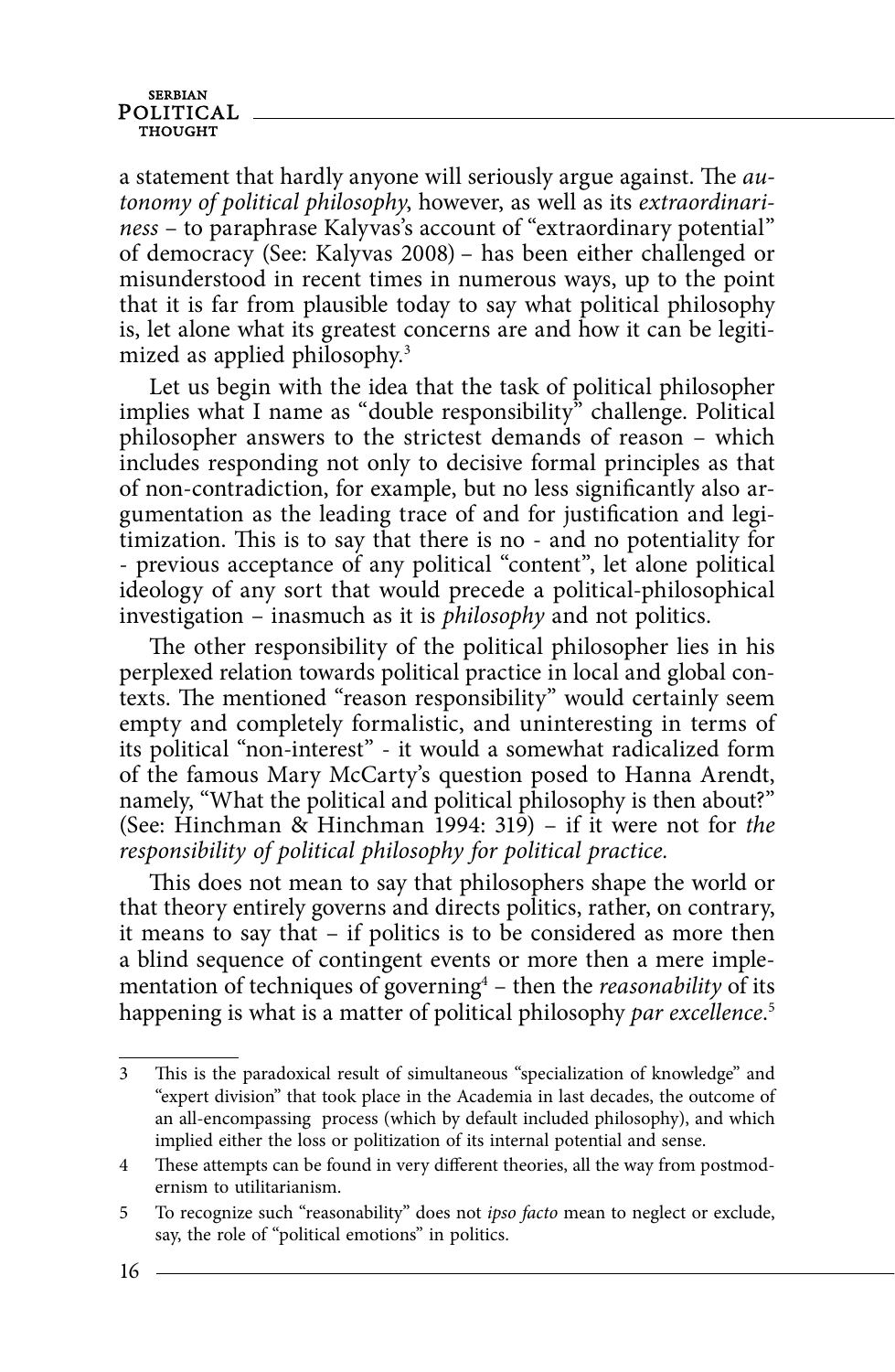Here we come close to what I would call both a position of an objective spectator, a legitimate witness, and a creator and participant of the political discourse, as the extraordinary potentiality of the political philosopher – as a simultaneously irreplaceable and a "double responsible" position. To take an example, let me turn to liberalism<sup>6</sup>, as it has been articulated in theory and applied in politics in the last two decades. Liberalism, and what was named as Western political liberal democracy,<sup>7</sup> in recent decades, has been the exclusive nonnegotiable idea, the "final inflexible truth" that can not be brought into question. That is why it was often accompanied and followed by the idea about the "end of history", which meant something as "freezing liberalism in time", and indeed, in a way, freezing time.

In the first decade of the 21<sup>st</sup> century it has turned out that the belief in liberalism per se has been a huge mistake. What has been a mistake was precisely its *sacralization*, that led to simultaneous subsumption and production of concepts, ideas and their application in accordance with the (neo)liberal world-view. The result of this was, on the one hand, a forgetting of the role and double-responsibility challenge of political philosophy and the dissolution of its extraordinary potentiality, on the other.

This is precisely why we are faced today with a missing framework for political-philosophical analysis. Instead of the objective spectator and legitimate witness, and a creator of the political discourse, we are for the most time confronted either with "outdated", almost passé, uncompromising defenders of liberalism (which certainly remembers much better days) or perhaps with equally non-negotiable representatives of other and different ideologies. Moreover, political philosophy as *applied philosophy* encounters these challenges in an intensified way and with multiple implications, for theory and even for world politics of present and future. Simultaneously, this is a challenge for what I name as three fields of political philosophy as applied philosophy, and as engaged philosophy: (1) state politics and

<sup>6</sup> Some have accepted the term "neoliberalism" in such sense. From the 1990-tis the term "neoliberalism" has been mostly associated with global market economy and free trade, and related to institutions such as the World Bank, the WTO and MMF. Neoliberalism, however, does not appear in exclusively economic setting, but attempts to articulate itself as political, social and moral philosophy and, moreover, as a synthesis between the economical and the political.

<sup>7</sup> Anne Marie Slaugter, for example, has made the differentiation between "liberal" and "illiberal" democracies, a discourse where the exclusivity and "truth" of democracies belongs to the first.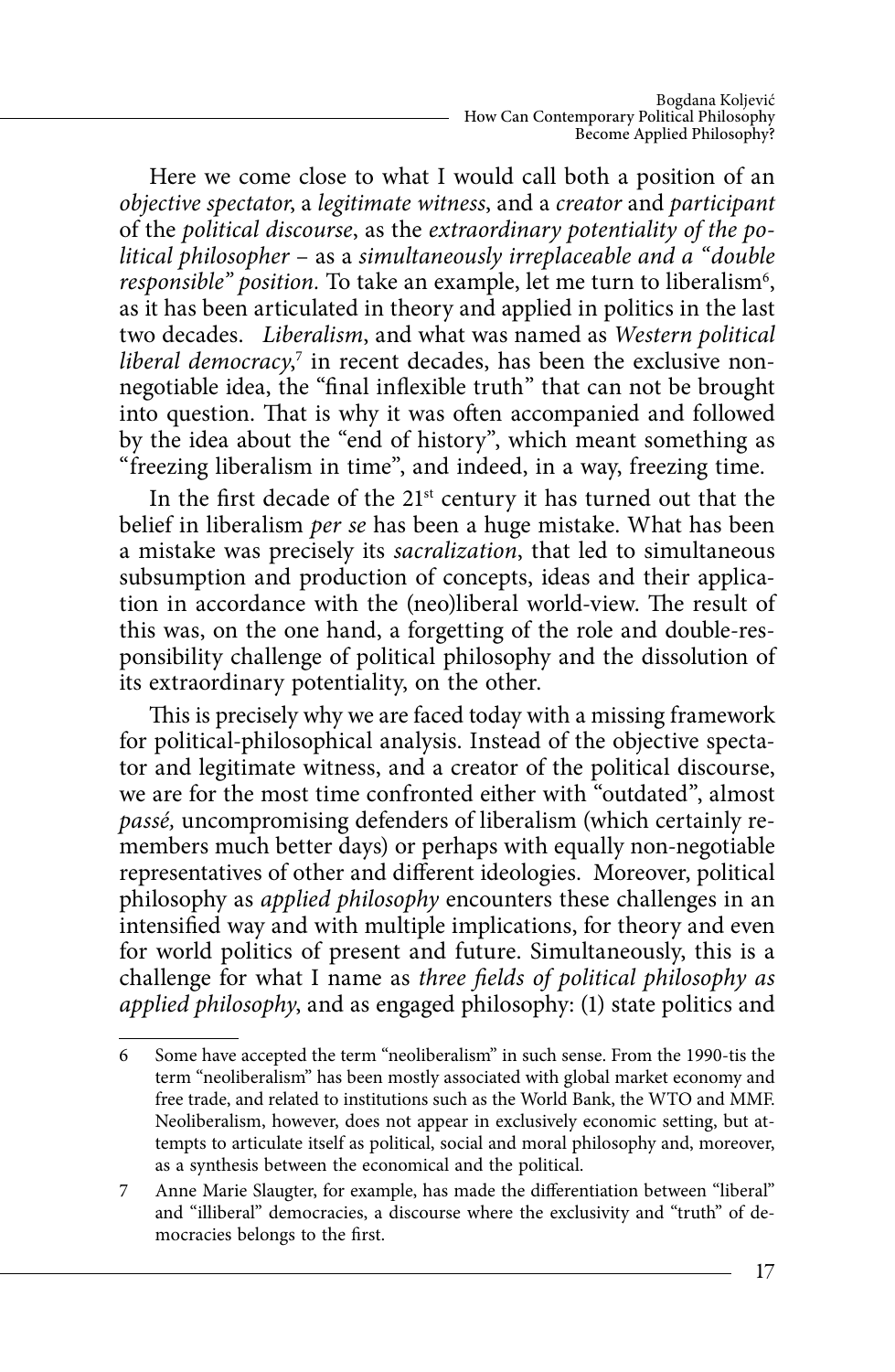the government (2) NGOs and (3) the Academia. It is in these fields that the responsibility of political philosophy today emerges in a clear way and where the political philosopher as applied philosopher can reintroduce the sense and contribution of political philosophy.

Such discourse, a new discourse of and on political philosophy, would be, beyond all, a discourse that places forward major contemporary issues, argues and questions without ideological constraints - while at the same time staying on the other side of relativism. If it is to be led by something, then it would be the very value of human and political freedom – value which no serious political theory ever brought into question. Such discourse on politics would be, in a way, on the political without being political proper.

#### **What are par excellence Issues and Extraordinary Challenges of Contemporary Political Philosophy – Five Questions?**

In a sense, there are something like *par excellence* matters of and for political philosophy, partly coming forth as matters that appear in every time and each context and partly emerging from the political urgency surrounding contemporary political practices. To recognize such matters, in and by taking a critical, open and non-ideological stance, would be similar to bringing political philosophy back to itself, and possibly at the same time would mean creating an environment in which political philosophy as applied philosophy would have a more visible and significant impact in world events.

The Question of Political Subjectivity and Political Identity

This is the first question of and for political philosophy en general and in contemporary sense as well. This is to say that the consideration of who is the political subject, to whom it is that the political movement, creation and participation belongs to - who is, if you want, the author of the political – has always been a matter beyond all matters of and for political philosophy, and says something about its extraordinariness, potential and responsibility of an exclusive kind. Linked to it is the very issue of "political identity", or rather of multiple political identities through which the subjectivity of the political – in the sense of autonomous practice – presents and manifests itself.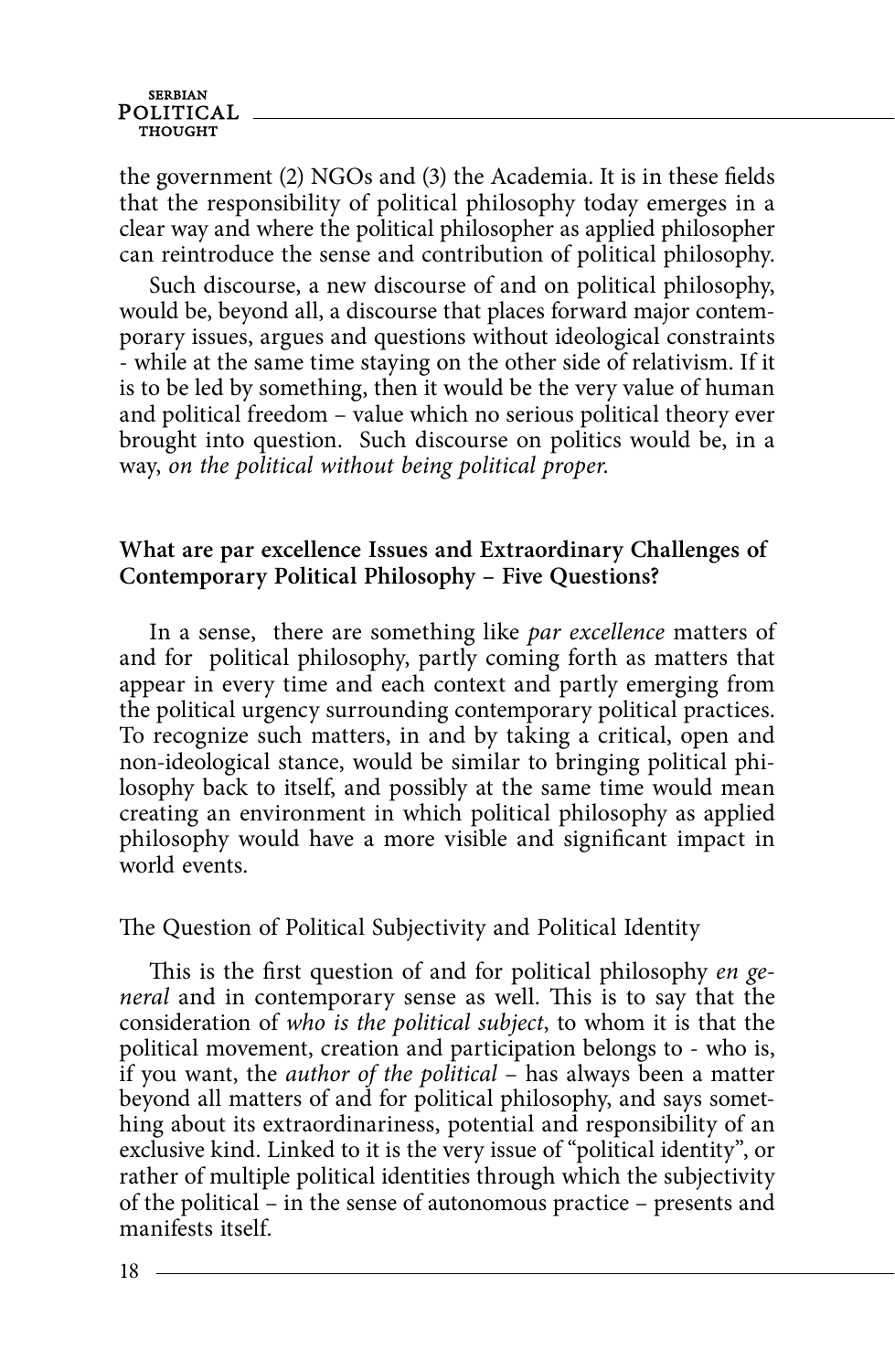However, the issue of political subjectivity and political identity – although conceived as "always already" and ever present riddle - appears as especially important in contemporary transforming world where the multiplicity and multipolar character of political power states, political representatives and political actors emerges in a clear way. Post-globalized world is beyond all a world of multitude, a world of "many" – and precisely as such can be understood as a potentiality for democracy. But for that purpose the very irreducible character of political subjectivity and forms of political identities needs to be explored.

If political subjectivity is the name for autonomous, independent and legitimate political agency, what are political identities that can be called subjectivities? Can civil society still maintain the idea of multiple identities in a movement toward postglobalized cosmopolitism or do local and singular identities always emerge as "politics of difference" and in that sense in a leading role of biopolitics? How can multitude and democracy be present and representable in political subjectivity, without the risk of difference becoming the key political category? And vice versa, would it not be the case that abandoning the idea about multiple political identities is what precisely enables totalitarianism to enter the scene?

The question of political subjectivities, therefore, simultaneously arises as the question of both national and supranational identities and political communities in contemporary world and as such presents a major challenge to be encountered.

### The Question of Democracy and Publicity

The idea here is to say that the question of democracy and publicity can be considered and analyzed regardless of any ideology. In such sense, democracy can perhaps appear exactly as the "proper name", around which it is possible to gather the multiplicity and diversity of political subjects, a name for a lacking consensus - and of and for a consensus - regardless of other existing political differences, ideas and images. The crisis of liberal democracy, recently often substituted for crisis of democracy per se, has revealed that the concept of democracy is something that lacks clarity and requires more intensive exploration. At the same time, this has been the reason and argument for some authors, such as Žižek and Badiou, to claim that democracy has been abused to the point that we should take the risk of abandoning the name of democracy altogether.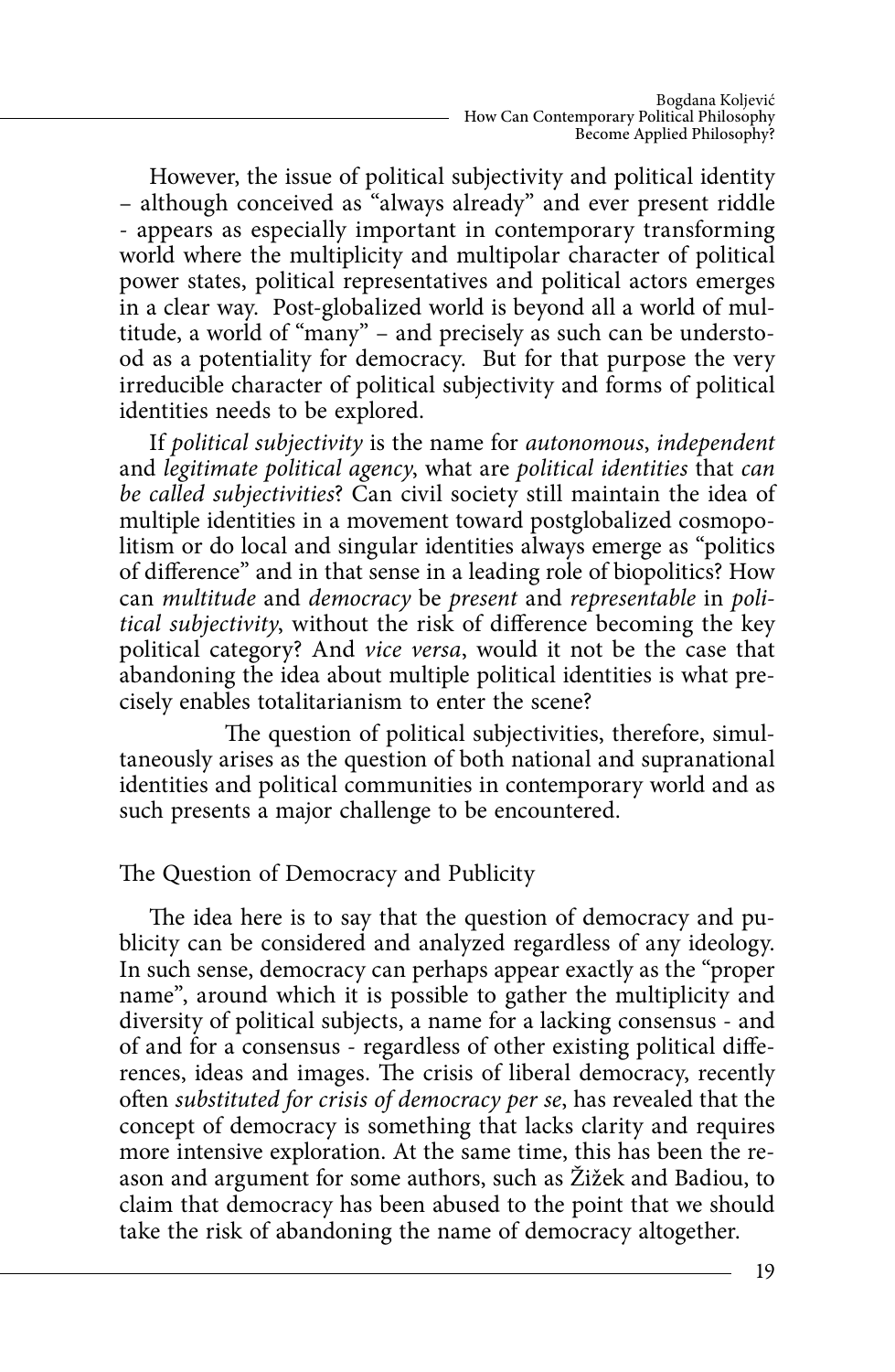Democracy in a significant sense can be comprehended as the question of political participation and political creation. Simultaneously, this is the reason why I tie the question of democracy and publicity as one single issue. If, as Jeffrey Edward Green articulates it, contemporary democracy "in the age of spectatorship" (See: Green 2010) faces multiple obstacles, then - if it is to be counted as democracy with future and of future – a rebirth of its potential is what is the need in contemporary societies. The question of democracy, this way, appears as both a question of advancing "democratic institutions" and a question of sustaining and developing the growth of "democratic publicity" and "democratic participation".

The concept of "publicity" should be differentiated from its common pair, namely, "public sphere", precisely in reference to the issue of forms of expression and manifestation, and especially considering the role of media worldwide and the fact that in previous decades it has not contributed much to enchantment for democracy. The *desire* for democracy, human expression and creation is what constitutes not only the concept of democracy but its very much present condition in societies as well (the example of European societies is paradigmatic here, although this goes for other both Western and non-Western societies). In that sense, it emerges against "control" and "power" – against every life-form of contemporary biopolitics – and expresses itself, in Foucauldian terms, as the moment that "society needs to be defended".8

In a sense, such a task would be a rethinking of democracy, of the "will of the people" – and doing so precisely in terms and consideration with the ideas that "liberty and justice consist of giving back all what belongs to others to the ones who are entitled to it" (French Declaration of 1789, article 4).

The Question of Future of International Law and the Issue of "The International Community" of the Future

Today the very sense, structure, purpose and the role of international law is seriously disturbed. In a certain sense, never was law, and precisely as international law – the international order established after World War II - brought into question, relativized, marginalized and exceptionalized as it has been the case in

<sup>8</sup> In a similar fashion, one can remember Foucualt's statement that "he is a pluralist moved by the passion for the system…" (See: Lotringer 1996: 237).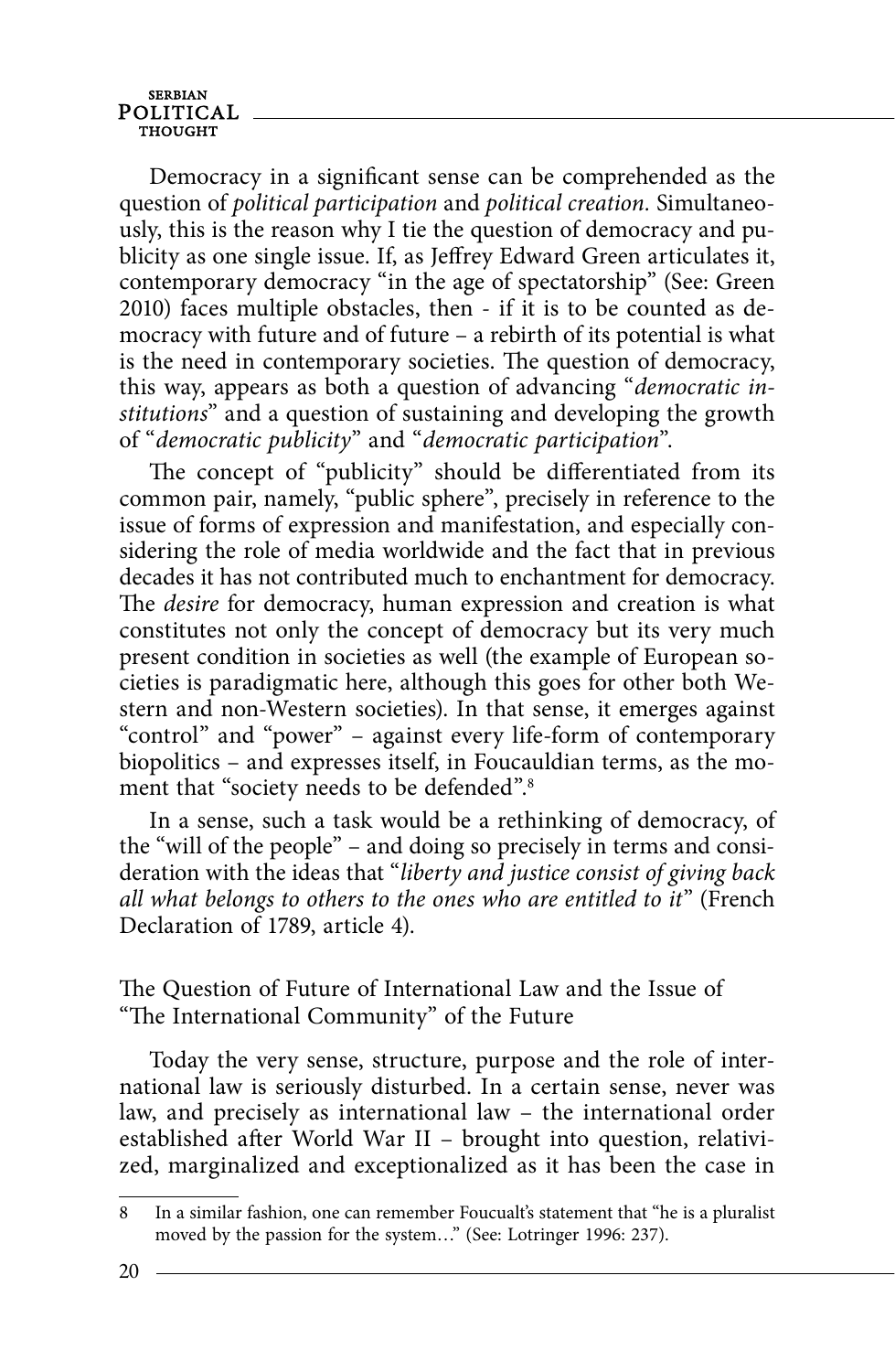our recent human history. Without in advance normatively judging such an outcome and its following implications – and with all due respect towards multiple attempts to theorize and rethink how contemporary framework of international law can be supplemented and advanced – one must admit that the meaning of international law, and the concept of "international community" is very much at stake in present politics. This makes it an unavoidable and, moreover, an urgent issue that demands a response. This is why the question about the future of international law and international community - if these concepts are to be preserved in any way at all - is a par excellence issue of contemporary political philosophy, and in a way that it has not been before.

The Question of State Sovereignty

This issue is partly interrelated with the question of international law but cannot entirely be reduced to it. Political practice in recent years, followed by debates on sovereignty, suprasovereignty and post-sovereignty, has confirmed that these issues are very much alive and, moreover, that the entire political landscape of states as major representatives of sovereignty is still far from being clear and defined. It is not only the matter of the future and structure of the European Union, for example, but rather a question that transcends its borders and reaches far beyond in the specter of contemporary politics.

It is the question about the role of the state today. As such, it appears in many forms and ways but, above all, and in most proper way, I believe, it emerges as an issue and a strategic matter of responding to the question how and in what political forms can "democratic sovereignty" be best expressed and articulated. It means, therefore, rethinking whether supranational and "beyond-state" conceptions of sovereignty - such as, for example, presented in the idea of the EU – are sustainable and most appropriate on the long run, and what forms of democratic potential, participation and creation are achievable in it? In other words, it is the question about what are the implications of the idea that democracy is primordial in respect to sovereignty, both for theory and for emerging dilemmas in practice and future of international relations? Are the states to be regarded as ultimate carriers of political sovereignty and what other forms of sovereign expression are both available and desirable for strengthening the democratic moment in and of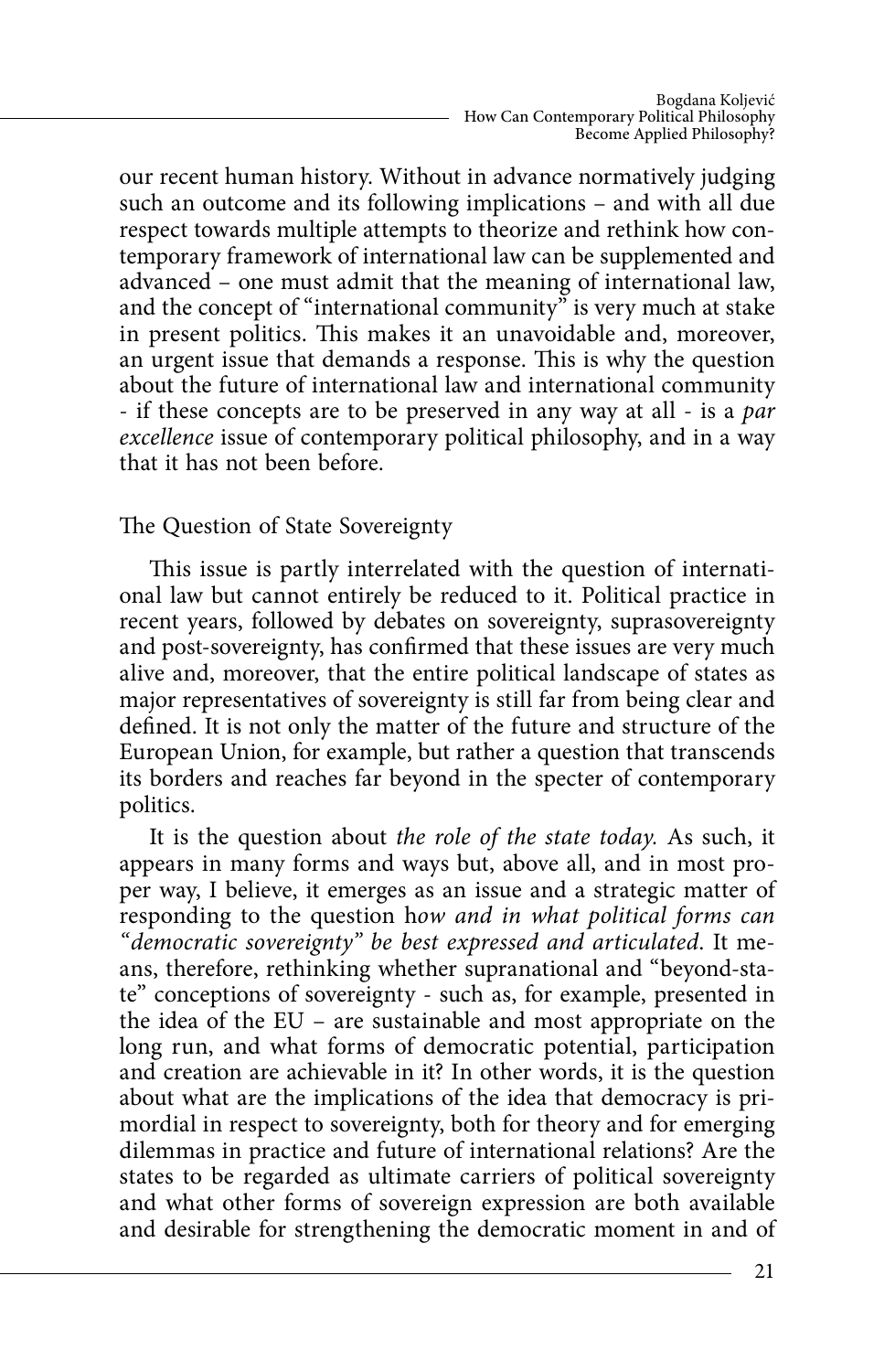the political? Moreover, it is the question who is the sovereign in contemporary reflections and in politics?

The Question of the Relation between Politics and Ethics (and the Extraordinariness of the Contemporary Context)

Where do politics and ethics meet and why they are both irreducible and non-exchangeable fields? On the one hand, this has been a dilemma for centuries, explicated throughout the entire history of political philosophy, from Aristotle's unity of politics and ethics, to Machiavelli's conception of autonomy of politics, and then to multiple modern and postmodern turns. In contemporary context, however, the relation between politics and ethics has become ambivalent in numerous ways. One flip of the coin reveals an exemplary trend of reduction of politics to ethics – and this can be recognized in different theoretical versions of the so-called "humanitarian approach"9 – while the other sheds light on an exactly opposite movement i.e. on a thinking that perhaps, and the other way around, "the ethical" has no place in Realpolitik, where the relation of forces as power relations are what politics entirely consists of.

Doubtlessly, this course of contemporary theoretical and practical events has led to many confusions and misunderstandings, and, in a certain way, to radicalization of the issue, again, often accompanied by ideologization of "the place" of the ethical in politics. Leaving aside for the moment the debates and disagreements about what the political is, the relation between the political and the ethical articulates itself, first and foremost, as the relation between politics and reason, which is to say that it arises, or rather, is the implication of the moment of "acting in accordance to reason", and the same goes for world political practice as well. That is the case if one does not think that "war is politics continued by other means".10 War is a human activity that violates almost every human right and

<sup>9</sup> Concerning the issue of human rights in this context see, for example, Douzinas 2007 or Mutua 2002. Mutua, in a radical way, writes that "international human rights fall within the historical continuum of the European colonial project.(...) Salvation in the modern world is presented as only possible through the holy trinity of human rights, political democracy, and free market" (Mutua 2002: 2).

<sup>10</sup> In this sense Amartya Sen was right in reminding that the G-8 states are the biggest producer and dealer of weapons on the world market. With such foreign policy of "double-morality" they clearly undermine "freedom and individual rights" in other, non-western countries (See Sen 2007: 109).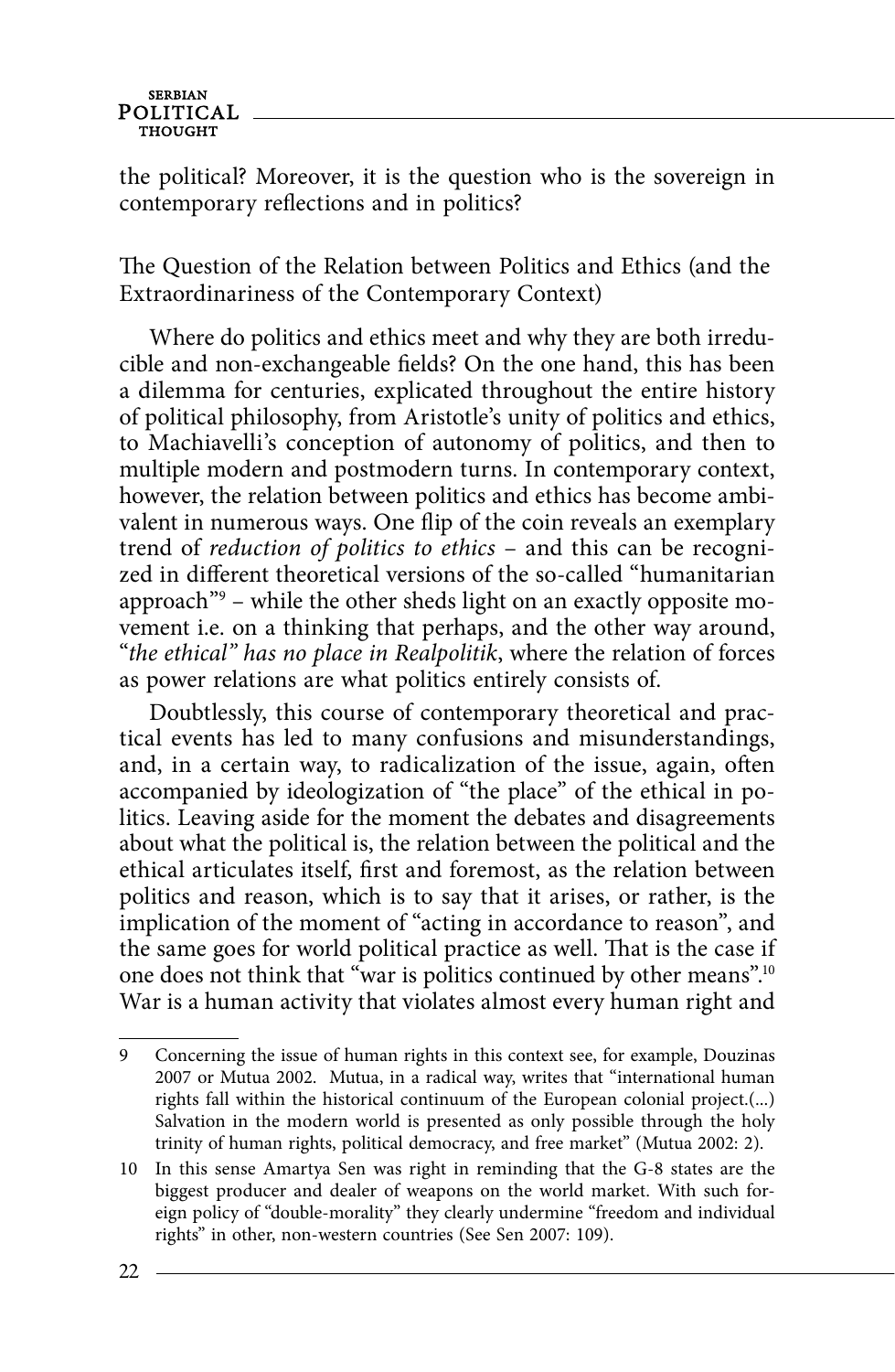disturbs the very potentiality of the ethical. And this is pretty much the case with every war.<sup>11</sup>

Taken together, all of these issues - articulated as our "five questions" - disclose that what is at stake with contemporary political philosophy as applied philosophy is the very sense of what the political in  $21^{st}$  century is. And if these are par excellence issues of contemporary political philosophy – and about the political in our time - then responses to such extraordinary challenges are a matter for a new theory and a matter of the possibility of its implementation.

### **Two Paradigms and Beyond: Between Contextualism and Universalism**

If, therefore, the "double-responsibility" challenge of political philosophy today – which signifies a rethinking of its role and articulation – comes forth in rethinking of its major issues, and hence the methodology arises as deeply involved with the "content", the "how" with the "what", it becomes more convincing to comprehend that a response to such a situation has a en general potentiality, meaning that precisely due to interrelatedness of fundamental questions of contemporary political philosophy, as applied philosophy, we can attempt to search for a leading trace.

The leading trace of such an undertaking unfolds, and can be articulated, between the idea of application of general principles, on the one hand, and contextualism in politics, on the other, which is to say between universalism and contextualism, as two radical paradigms that shape our thinking most of the time. It seems that a radical defense of exclusivity and ultimate superiority of either paradigm faces multiple obstacles in both theory and practice – that is, remaining either empty of the sense of practice and creation in politics or reducing political action to political technique and/or contingency. What is wrong with contextualism is its missing on the reasonable character of political practice and action and on the very moment of "the common". What is wrong with radical universalism is its lack of understanding otherness and differences, at the cost of disabling the recognition of political events and specificities of local contexts.

<sup>11</sup> And that is where the pseudo-universal "just war" theories simply fail the test of legitimacy.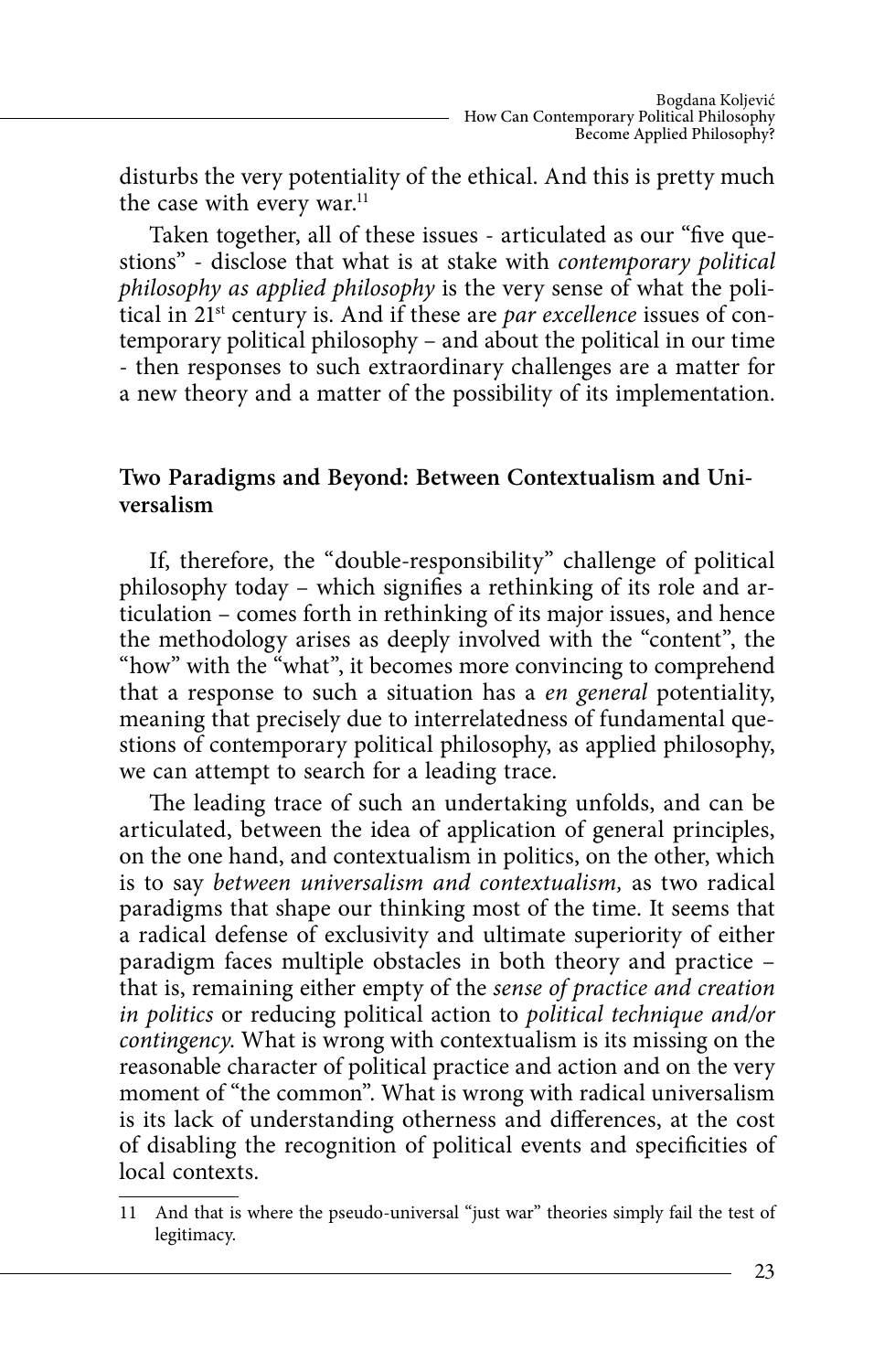However, the idea here is to say that both the concept of "contextualism" and the concept of "universalism" can be conceived in different terms, and still without either of them losing the power of their meaning and the strength of their arguments. To think, therefore, "in between the context and universal principles", would not be, as it may sound at first, a way of weakening of their positions, in order to open up a third stance, but rather articulating and unraveling their own internal potentialities and the point where they meet – a point that emerges precisely from the responsibility of the response, where the political and the ethical come together. Contextualism does not per se imply exceptionalism. Moreover, contextualism does not per definitionem and by its concept imply in any way that "there is no objective truth" in theory and the political. But what contextualism does imply is the concept of pluralism.

What is, therefore, a task for rethinking is how the idea of plura $lism$  – that remains sensitive to the implications of potential abandoning of the universalistic appeal in its entirety – can respond to, or rather, preserves in itself, the very moment of political and ethical responsibility. For a case for "exeptionalism" and "relativism", to turn thing around, would, beyond all, present a movement towards global scale anarchy, destruction and self-destruction of politics. That would be, in final implication, the decision whether we want to have politics as a world dialogue or politics of anarchy, for which I am convinced it would lead literary nowhere.

On the other hand, the concept of universalism does not per  $definitionem$  imply absolutism, that is, the very search for principles and the tendency to reach a consensus about these principles is not in itself "absolutistic". Moreover, one could claim precisely the opposite, that "politics of absolutism" lays in disagreement with a search for consensus, which is often also a matter of compromise and – in last implication deals precisely with how pluralism is encountered. If, therefore, it is not sensible to claim that the concept of "universalism" per se is, as it were, "always already" hegemonic, that both theoretically and practically it cannot appear otherwise then as such – on the other hand, what the concept of "universalism" does imply lies in its "other name", an idea of *objectivism*.

It is in this way that the idea "in between", beyond and yet in the very heart of both "contextualism" and "universalism" grows. The very potentiality of opposing what is named as "hegemonic universalism" on the one hand, and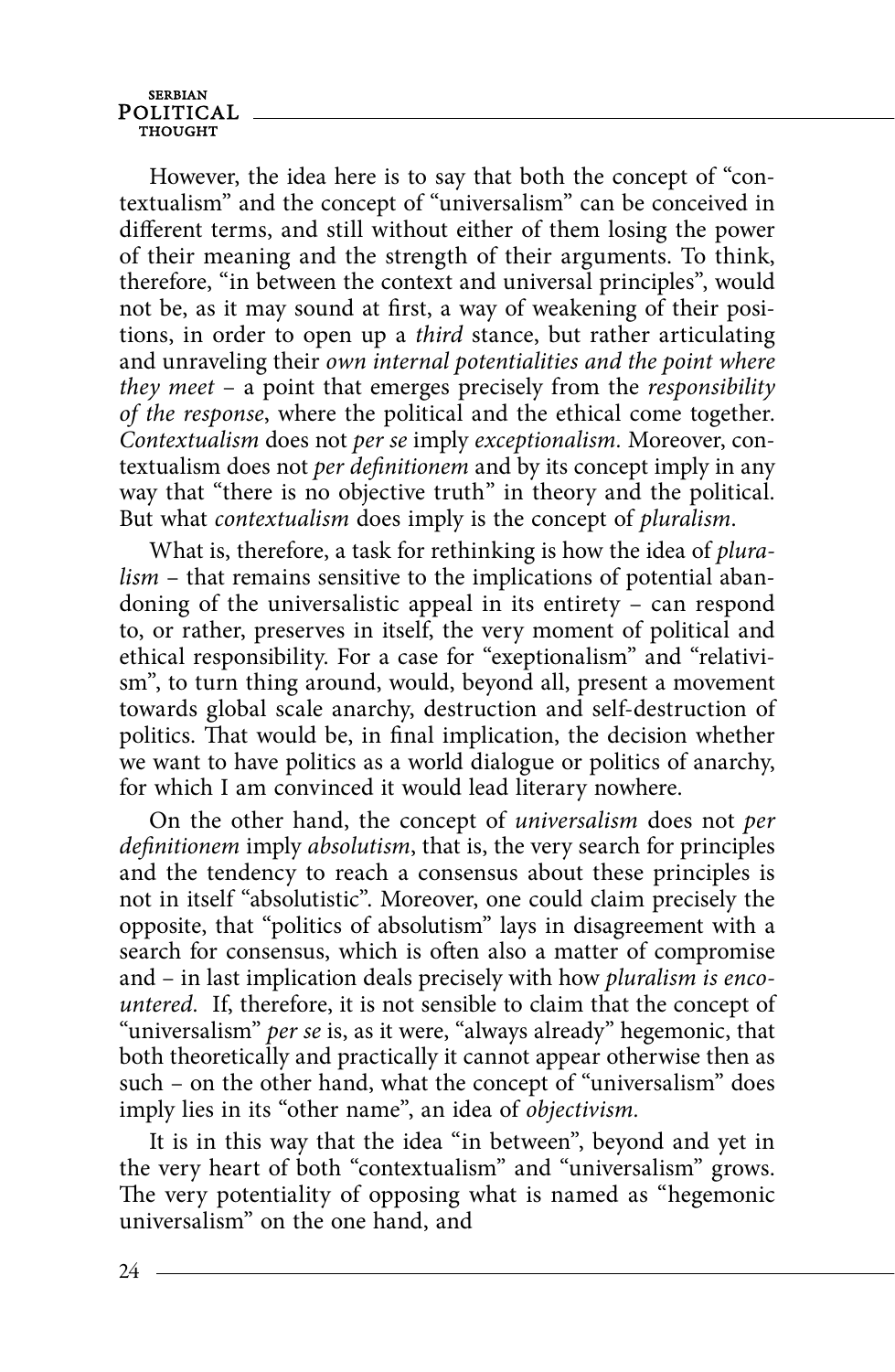"fundamentalistic pluralism" on the other - and doing these coming from their own structure – is the potentiality of the emergence of moderate and deliberative forms of universalism and pluralism. In other words, such an undertaking would present a way of embracing a rich and unexplored potential of a pluralistic universalism, as an objective and legitimate - as non-ideological and yet deeply and radically political - way of responding to growing challenges.

A pluralistic universalism, in such way, would be structurally differentiated from both an uncritical manner of implementing and reinforcing, for example, the premises of postmodern constructivism and any attempt to posit fundamental uncompromising universalistic tendencies. The response to both hegemonial universalism and fundamentalistic pluralism present itself, therefore, coming from the idea that there is on truth which does not need empirical verification, that is, that there is no rupture between the conceptual and the empirical, such that would entail a schizophrenic gap on either side. It is precisely the empirical verification, and the link between the empirical and the conceptual that enables an articulation of an objective and par excellence political approach<sup>12</sup>, and a potentiality for consensus and agreement. Types and forms of arguments and the entire methodology of such political-philosophical investigations – and of political philosophy as applied philosophy are to follow up to the empirical cases and examples and to attempt to articulate the conceptual link between particular empirical events in order to construct a sustainable framework. That would simultaneously be a way for re-legitimizing the very idea of legitimation and of unleashing the potentialities how answers given to the decisive questions of political philosophy today can and do significantly impact world political practices.

In conclusion, let us turn once again to the most recent example of a form of hegemonic universalism – its liberal form and to the form of contemporary postmodern constructivism, on the other hand. What is a characteristic of the first is, beyond all, ahistoricity, exemplified in the theoretical belief (and consequently, practices), in the "eternality" of certain ideas, which are found as

<sup>12</sup> In terms of what such idea would mean applied to concrete cases, a moderate version of universalism/pluralism would begin with descriptions of the actual situation, of "what is" the present state of things, following causational explanations (bio/phycho/social/cultural), including theoretical and moral interpretations and values of their representatives. Such examination would be critical and selfcritical, open to revision in light of new empirical evidence.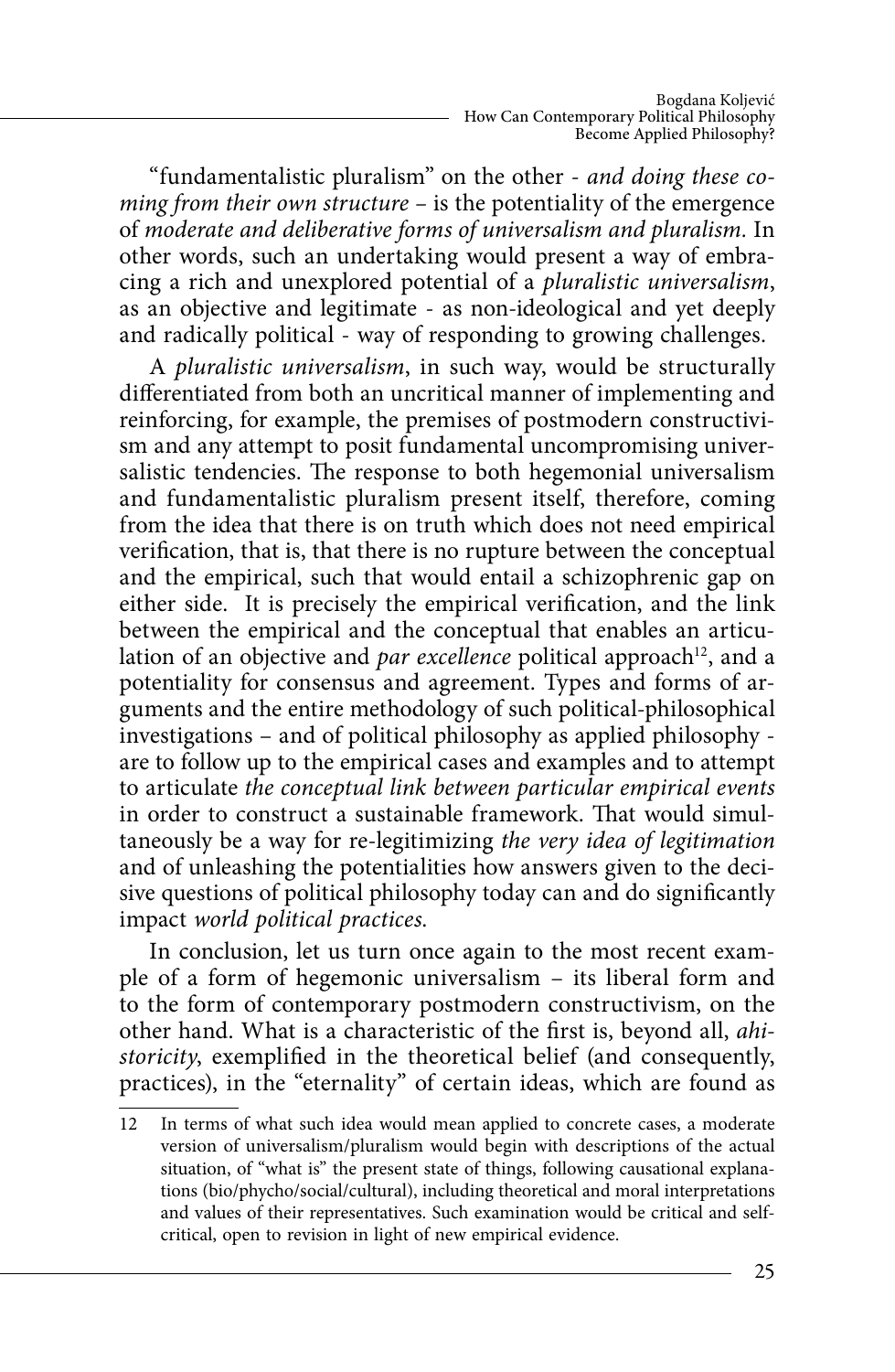binding and unquestionable. From this, it was possible for a "quasi-Schmittianism<sup>"13</sup> to emerge and for a division between the  $\ddot{\text{u}}$ ncivilized" and the "barbarian", the "friend" and "the enemy" to take place. Such a moment produced not only uncritical and deeply problematic absolutism (See: Bernstein 2005) in the West, as a theoretical "mainstream" thinking, but, more significantly, often emerged as contrary to its own claim, namely, not as proclaimed universalism often but rather as a form in defense of particular interests.

In such a way, both postmodern constructivism and liberal globalism appear as self-contradictory in their own attempts - when theorized and applied in a radical way, or rather, when instrumentalized for different and external purposes. In encountering the challenges that emerge, by a creation of politics of "pluralistic universalism", the role of permanent critique and self-critique is indispensable. Critical examinations here go hand in hand with two other ideas of which one can be referred to as politics of dialogue and the other as politics of compromise. Perhaps someone will be inclined to call it a "politics of third way for the 21<sup>st</sup> century". I would prefer to call it a "politics of open concept". As such, politics of "pluralistic universalism" represents an "unfrozen" politics, that is, politics of movement and politics in permanent state of self-creation.

Rethinking new politics, beyond and on the other side of still existing divisions, would at the same time mean rethinking a new common universal reference point, a consensus on principles coming forth in new pluralistic universalism. This would require paradigmatic and structural openness – a chance for political philosophy to engage with very specific and constantly changing historical and political contexts, while at the same time striving for a degree of universality, professional autonomy and moral accountability. In a certain sense, I would argue, paraphrasing and building on the idea about "the return of history" (Kagan 2008) that time has returned to politics. Let me conclude then in saying that it is on engaged intellectuals, as applied philosophers, to present its flow and recognize its potentialities. That would exemplify the role of political philosophy today.

<sup>13</sup> I borrow the term "quasi-Schmittianism" from Simon Critchley (See: Critchley 2006).